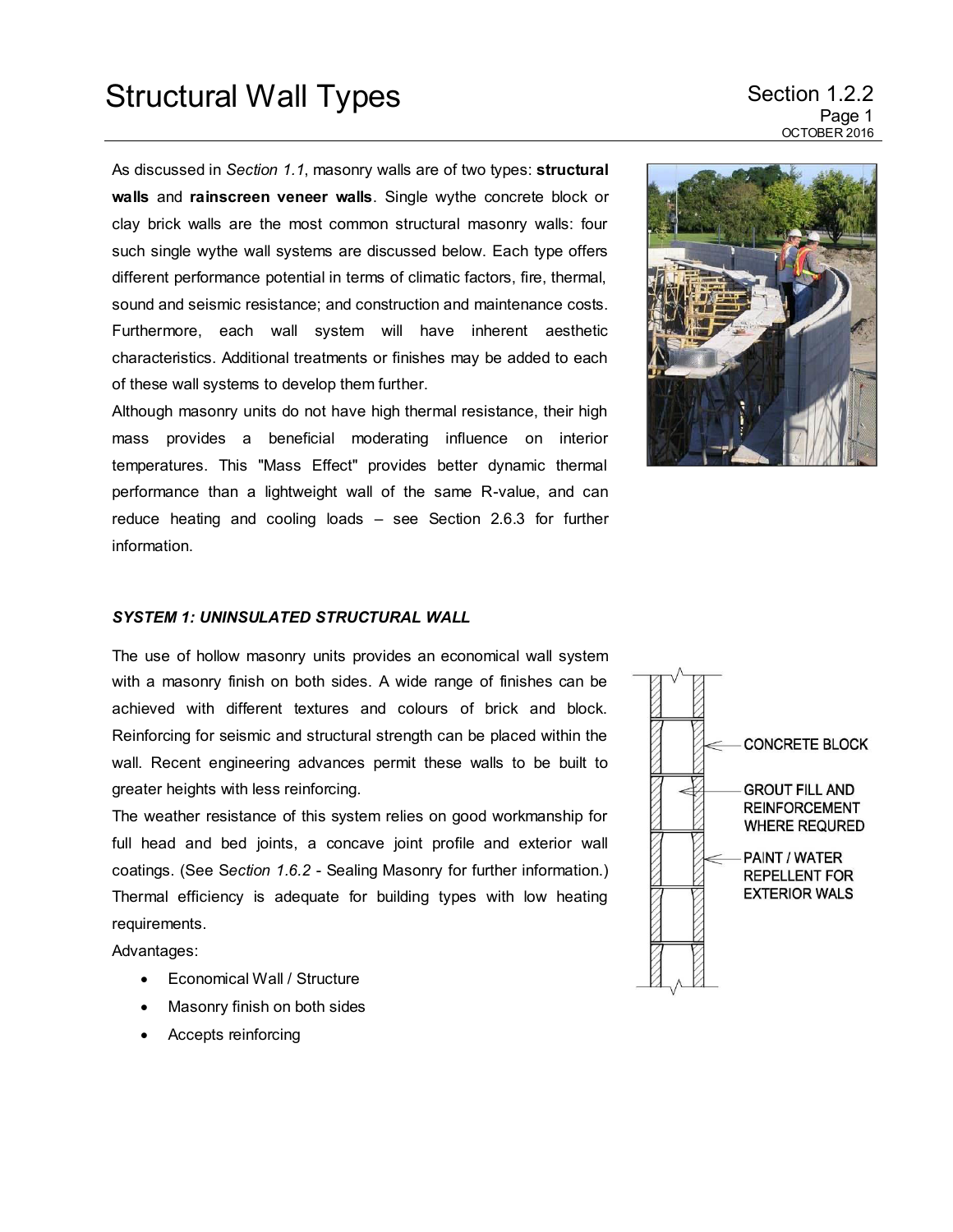### *SYSTEM 2: FULLY GROUTED – H-BLOCK WALL*

This system uses the H-Block, a special unit which allows the pouring of a continuous concrete core in the wall. The absence of end webs facilitates the laying of the block around reinforcing steel and minimizes head joint leakage potential. The finished wall has a high degree of structural strength and can be



used both above and below grade as an economical alternative to formed-in-place concrete walls.

Solid filled masonry walls contribute to dryer mass walls and improved building performance. Appropriate coatings for water resistance should still be used on surfaces below grade or exposed to weather. Advantages:

- Monolithic wall that accommodates heavy reinforcing.
- Improved water resistance